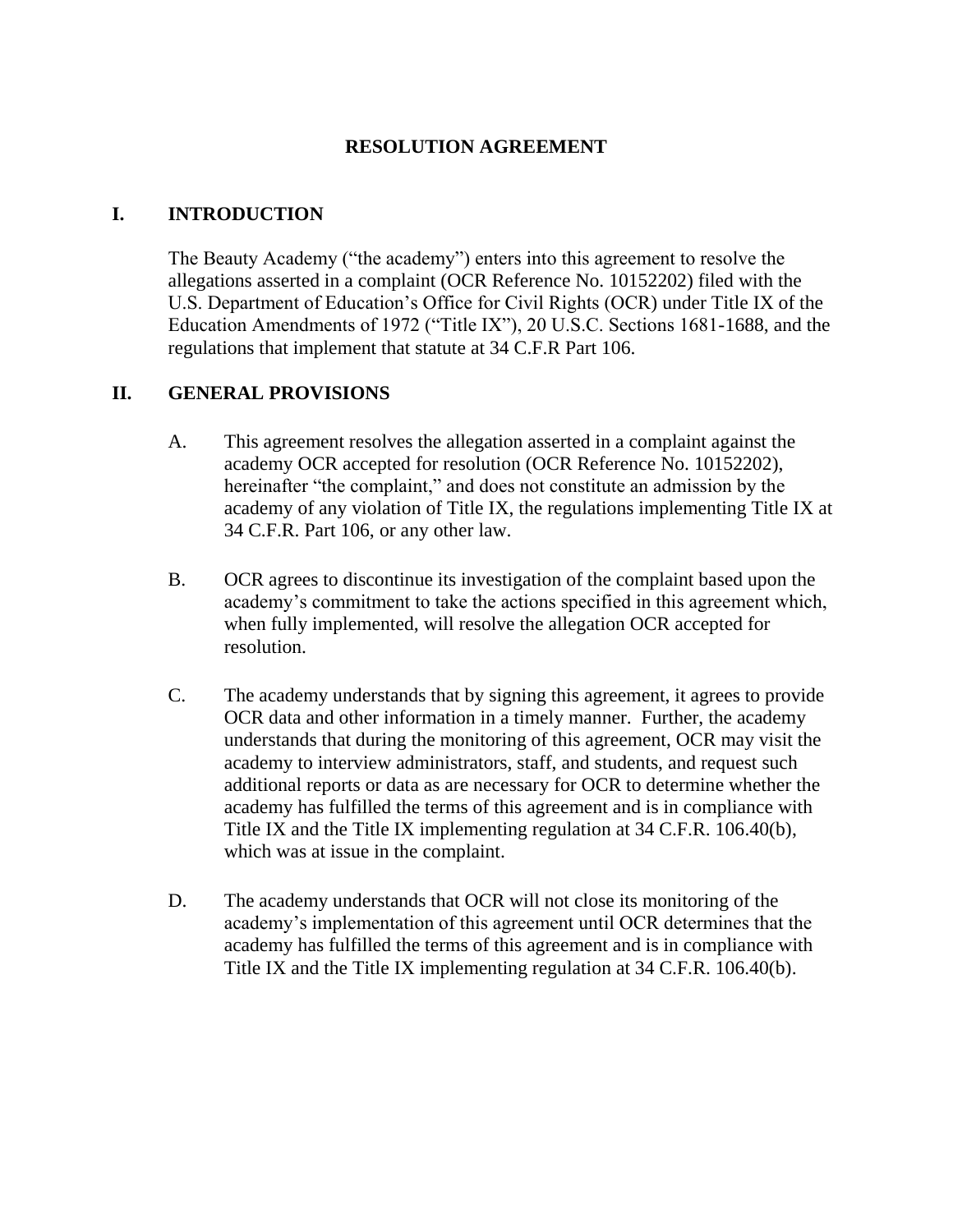#### Page 2 - OCR Reference No. 10152202

E. The academy understands and acknowledges that OCR may initiate administrative enforcement or judicial proceedings to enforce the specific terms and obligations of this agreement. Before initiating administrative enforcement (34 C.F.R. sections 100.9 and 100.10), or judicial proceedings to enforce this agreement, OCR will give the academy written notice of the alleged breach and sixty (60) calendar days to cure the alleged breach.

## **III. REMEDIAL ACTIONS**

#### A. **Leave Policies and Procedures**

- 1. By November 16, 2015, the academy will draft, for OCR's review and approval, leave policies and procedures that conform the academy's leave policies and procedures with the Title IX implementing regulation at 34 C.F.R. 106.40(b). The leave policies and procedures will provide that the academy shall treat pregnancy, childbirth, false pregnancy, termination of pregnancy, and recovery therefrom as a justification for a leave of absence for so long a period of time as is deemed medically necessary by the student's physician, at the conclusion of which leave the student shall be reinstated to the status she held when the leave began. This provision applies to academic leave of absences, not to the requirements of title IV of the Higher Education Act (HEA) and the HEA regulation at 34 C.F.R. 668.22.
- 2. Within 30 calendar days of receiving OCR's comments about the leave policies and procedures drafted pursuant to section III.A.1. of this agreement, the academy will incorporate OCR's comments and adopt and implement the policies and procedures.

#### B. **Notices**

Within 15 calendar days of adopting its leave policies and procedures pursuant to section III.A.2. of this agreement, the academy will disseminate written notices to all academy students, applicants, employees, and contractors about the policies and procedures.

#### C. **Individual Student Remedy**

1. By October 23 , 2015, the academy will draft, for OCR's review and approval, a letter to the student who is the subject of the complaint. The draft letter shall state: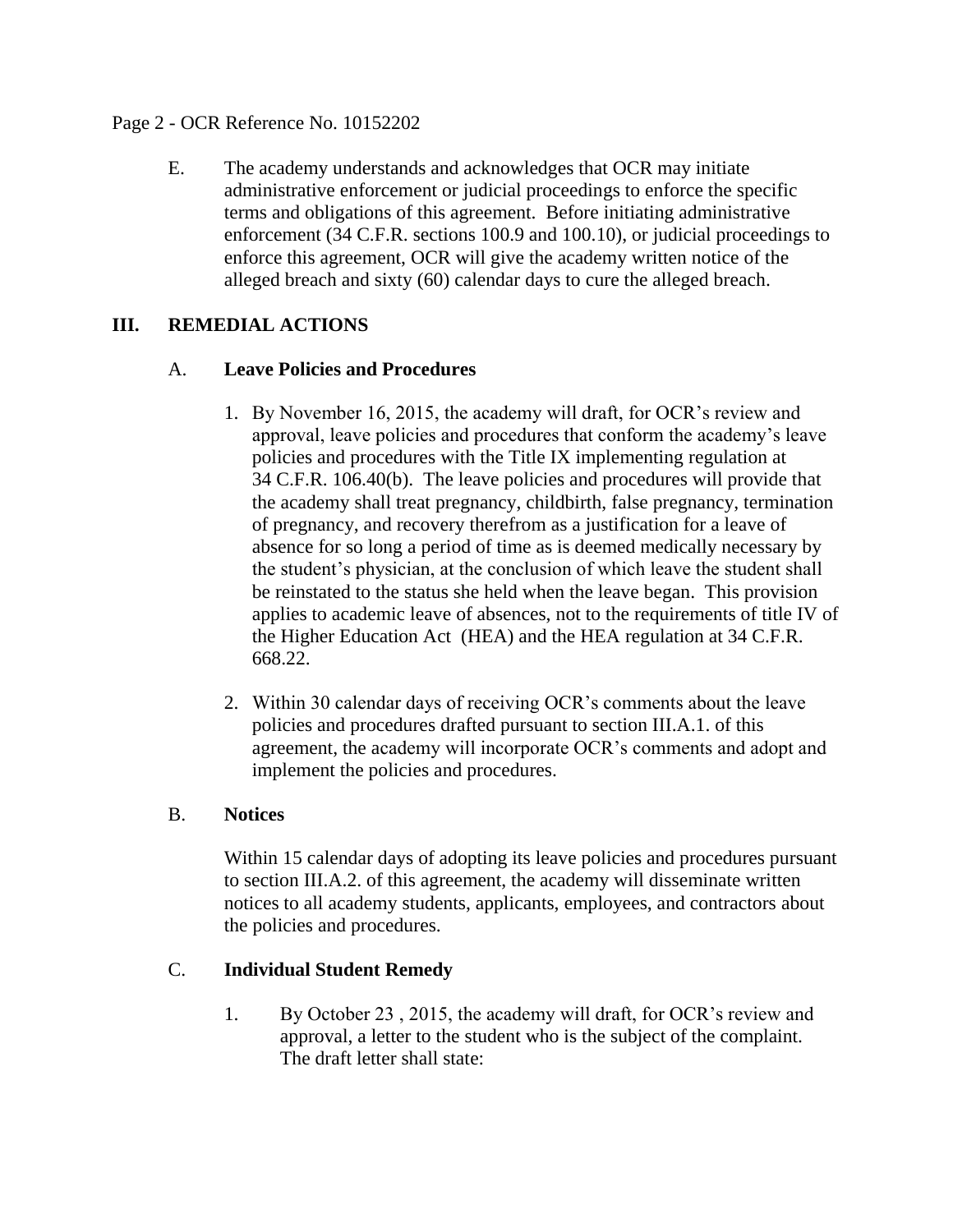#### Page 3 - OCR Reference No. 10152202

- a. The academy is granting the leave of absence certified by the student's physician related to her pregnancy and inform the student that, if she is interested in returning to the academy cosmetology program at the conclusion of the leave, the academy will reinstate the student to the status she held when the leave began.
- b. If the student is not interested in returning to the academy, the academy will facilitate transferring the credits the student has earned in the cosmetology program to any other institution the student wishes to attend.
- c. If the student is not interested in returning to the academy, the academy will refund the unearned tuition to the student and/or student financial aid program.
- 2. Within 30 calendar days of receiving OCR's comments about the letter drafted pursuant to section III.C.1. of this agreement, the academy will incorporate OCR's comments and send the letter to the student.

# **V. REPORTING**

## **A. Reporting about Leave Policies and Procedures**

- 1. By November 16 , 2015, the academy will provide OCR with the draft leave policies and procedures drafted pursuant to section III.A.1. of this agreement.
- 2. As promptly as possible, OCR will respond to the academy about the draft leave policies and procedures submitted to OCR pursuant to section IV.A.1. of this agreement.
- 3. Within 15 calendar days of adopting the leave policies and procedures pursuant to section III.A.2. of this agreement, the academy will provide OCR with a report about its adoption and implementation of the policies and procedures. The report will include the method by which the policies and procedures were adopted, the date of the adoption, the academy's plan for implementation and publication of the policies and procedures, and a copy of the adopted policies and procedures.